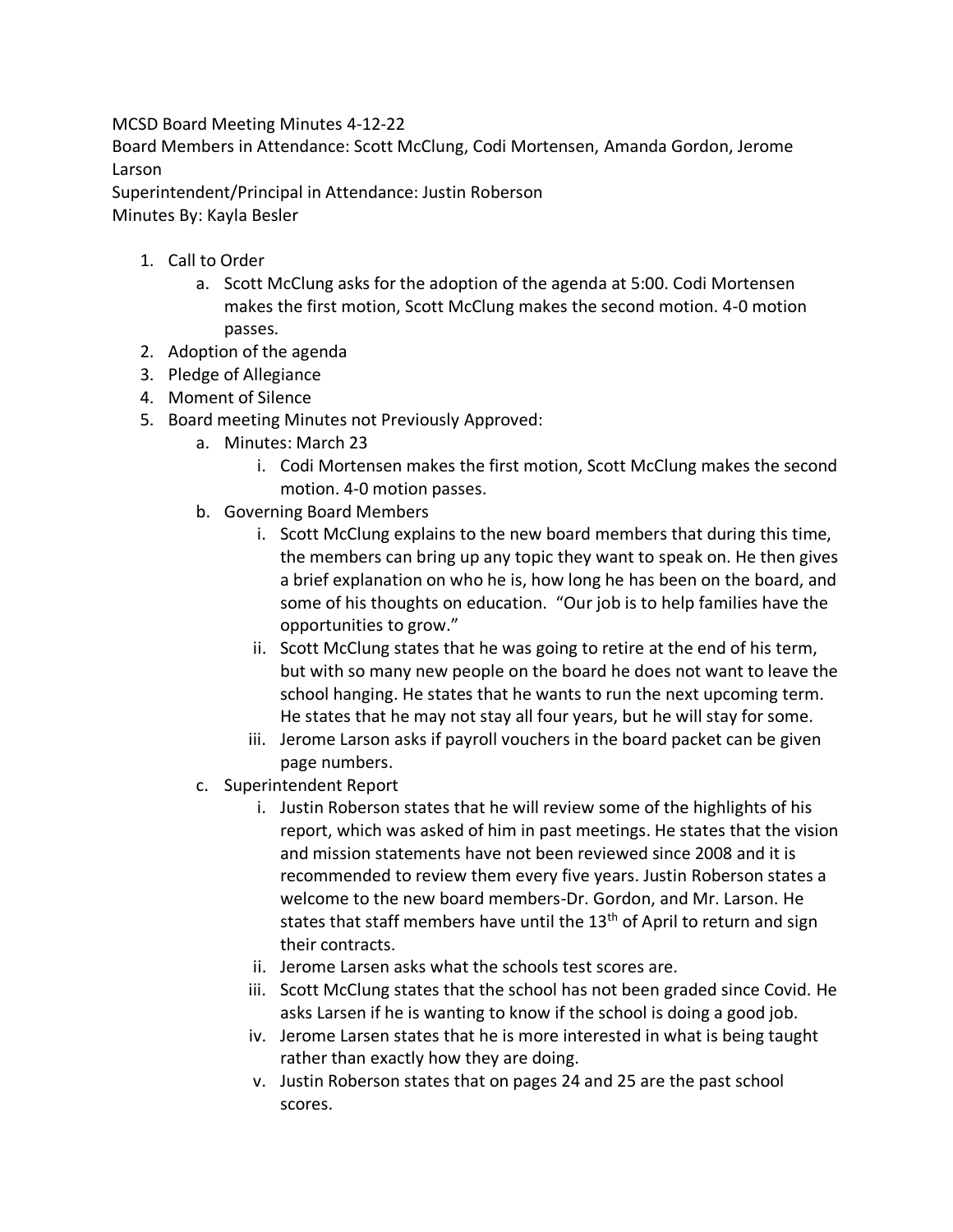- 6. Call to the Public:
- 7. Presentation: Job Descriptions
	- a. Justin Roberson states that this is more informational. He states that job descriptions help keep consistency and helped with the pay scale. He states that
- 8. Action Items:
	- a. Consent agenda ( Jerome Larsen makes the first motion to discuss the consent agenda, Scott McClung makes the second motion. 4-0 motion passes)
		- i. Payroll Vouchers: 19, 303
		- ii. Expense Vouchers: 2218, 2219
		- iii. Expenditure Report
		- iv. Student Activity, Auxiliary, Insurance, Revolving
- 9. Specific Items of District Business:
	- a. Discussion and possible action medical insurance policy options for fiscal year 2023
		- i. Kodi Mortensen makes the first motion, Scott McClung makes the second motion to discuss.
		- ii. Melanie Velazco states that due to a 6% raise in one of the plans, one of the three plans had to be changed.
		- iii. Jerome Larsen asks why on the classic silver the employee/spouse is more expensive than employee/child
			- 1. Melanie Velazco states that it is probably due to age and that all plans tend to be that way.
		- iv. Amanda Gordon asks if staff has the ability to look at all the available plans before the top three are chosen by the board.
			- 1. Melanie Velazco states that they do.
		- v. Scott McClung makes the first motion to adopt this action item as written. Jerome Larsen makes the second motion. 4-0 motion passes.
	- b. Discussion and possible action school board organization (board clerk)
		- i. Scott McClung makes the first motion to discuss, Kodi Mortensen makes the second motion.
		- ii. Justin Roberson states that the "board clerk" who has also been referred to as the "board vice president", but in policy has been written "board clerk".
		- iii. Scott McClung asks that this position be filled since he will not always be able to make every meeting. Scott McClung states that he nominates Kodi Mortensen since she has been on the board the longest after Katie Cloud, who has been joining meetings via phone lately. Scott McClung makes the first motion to make Kodi Mortensen the "board clerk", Jerome Larsen makes the second motion. 4-0 motion passes.
	- c. Discussion and possible action EDCP/Friday Care Program for school year 22-23
		- i. Scott McClung makes the first motion to discuss, Kodi Mortensen makes the second motion.